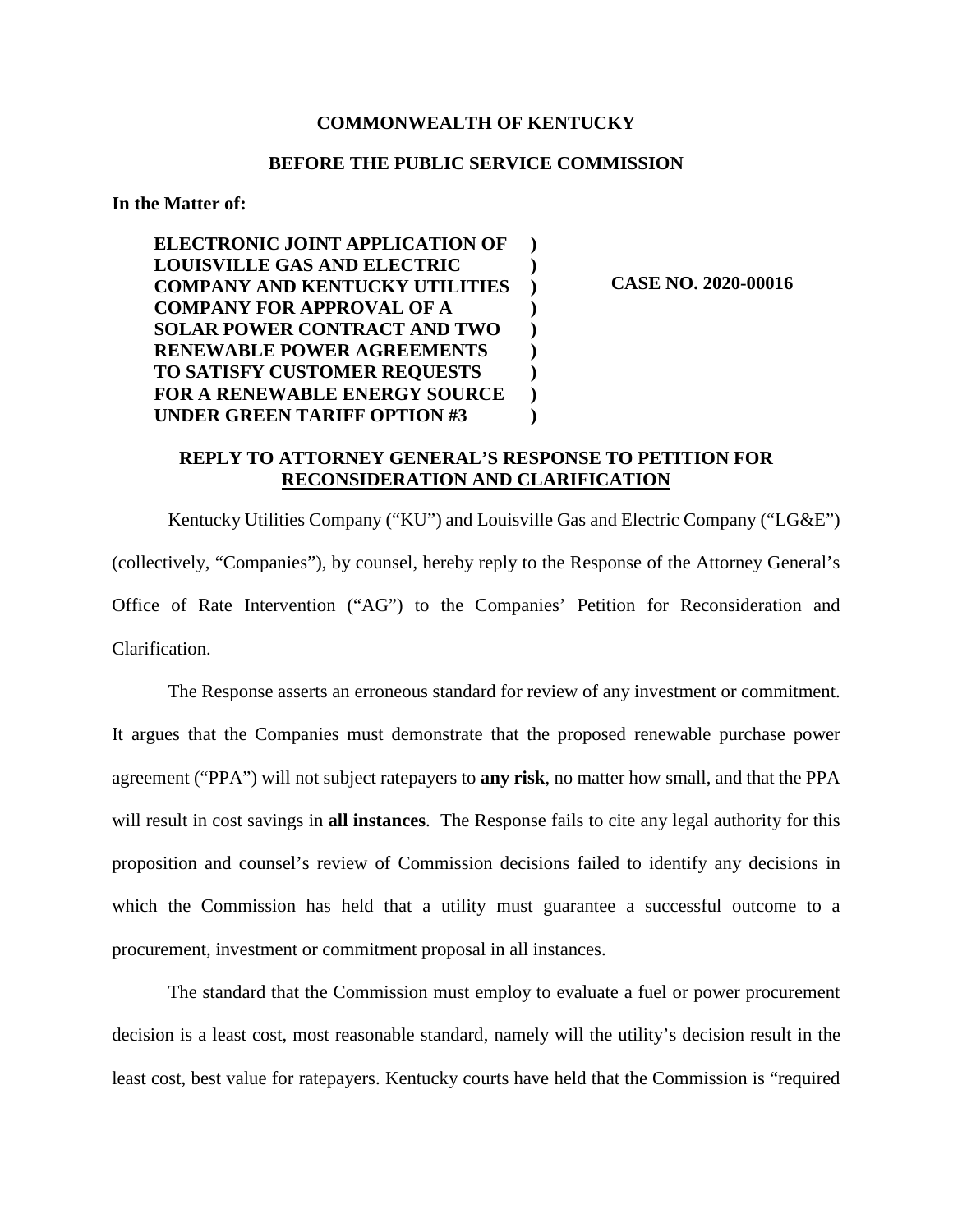to consider ... the reasonableness of the costs in comparison with other alternatives."<sup>1</sup> The Commission itself has stated that " 'least cost' is one of the fundamental principles utilized when setting rates that are fair, just and reasonable."<sup>2</sup> It has further declared that the Commission "is responsible for ensuring that utilities provide safe and reliable electric service at the least cost"<sup>3</sup> and that "Kentucky's generators are required to provide a least-cost resource mix while balancing cost-effectiveness with reliability and environmental concerns."<sup>4</sup>

The record of this proceeding is uncontradicted and clearly demonstrates that the PPA with Rhudes Creek Solar, LLC is a least cost option and is likely to produce significant savings for the Companies' ratepayers. The Companies' analyses show that the PPA will likely reduce energy costs for all customers over the PPA's term. Their analyses demonstrate that purchases under almost all scenarios considered will result in savings over the PPA's term. Notably out of the 42 scenarios, there are only six scenarios in which the PPA does not result in savings over the 20-year term of the contract: four assume zero renewable energy certificate ("REC") prices for the entire 20-year term; and the remaining two assume average REC prices of just \$2 for 20 years beginning in 2022.<sup>5</sup> Based on the experience to date, such low or non-existent REC prices are not reasonably likely to occur as the Companies received over \$10 on average for each Brown Solar REC in 2019, and current forward markets indicate significantly higher pricing than \$2 per REC.<sup>6</sup> Given current

<sup>1</sup> *Kentucky Industrial Utility Customers, Inc. v. Kentucky Public Service Commission*, 504 S.W.3d 695 (Ky. App. 2016) at 709.

<sup>2</sup> *Application of Kentucky Power Company for Approval of Renewable Energy Purchase Agreement for Wind Energy Resources Between Kentucky Power Company and FPL Illinois Wind, LLC*, Case No. 2009-00545 (Ky. PSC June 28, 2010) at 5.

<sup>3</sup> *Application of Kentucky Power Company For: (1) A General Adjustment of Its Rates For Electric Service; (2) An Order Approving Its 2014 Environmental Compliance Plan; (3) An Order Approving Its Tariffs And Riders; and (4) An Order Granting All Other Required Approvals and Relief*, Case No. 2014-00396 (Ky. PSC Jun. 22, 2015) at 34. <sup>4</sup> *Consideration of the Requirements of the Federal Energy Policy Act of 2005 Regarding Fuel Sources and Fossil* 

*Fuel Generation Efficiency*, Administrative Case No. 2007-00300 (Ky. PSC Aug. 25, 2009) at 11-12.

<sup>5</sup> Sinclair Testimony Exhibit DSS-2 ("2019 Resource Assessment") at 23-24.

<sup>6</sup> *Id.* at 23.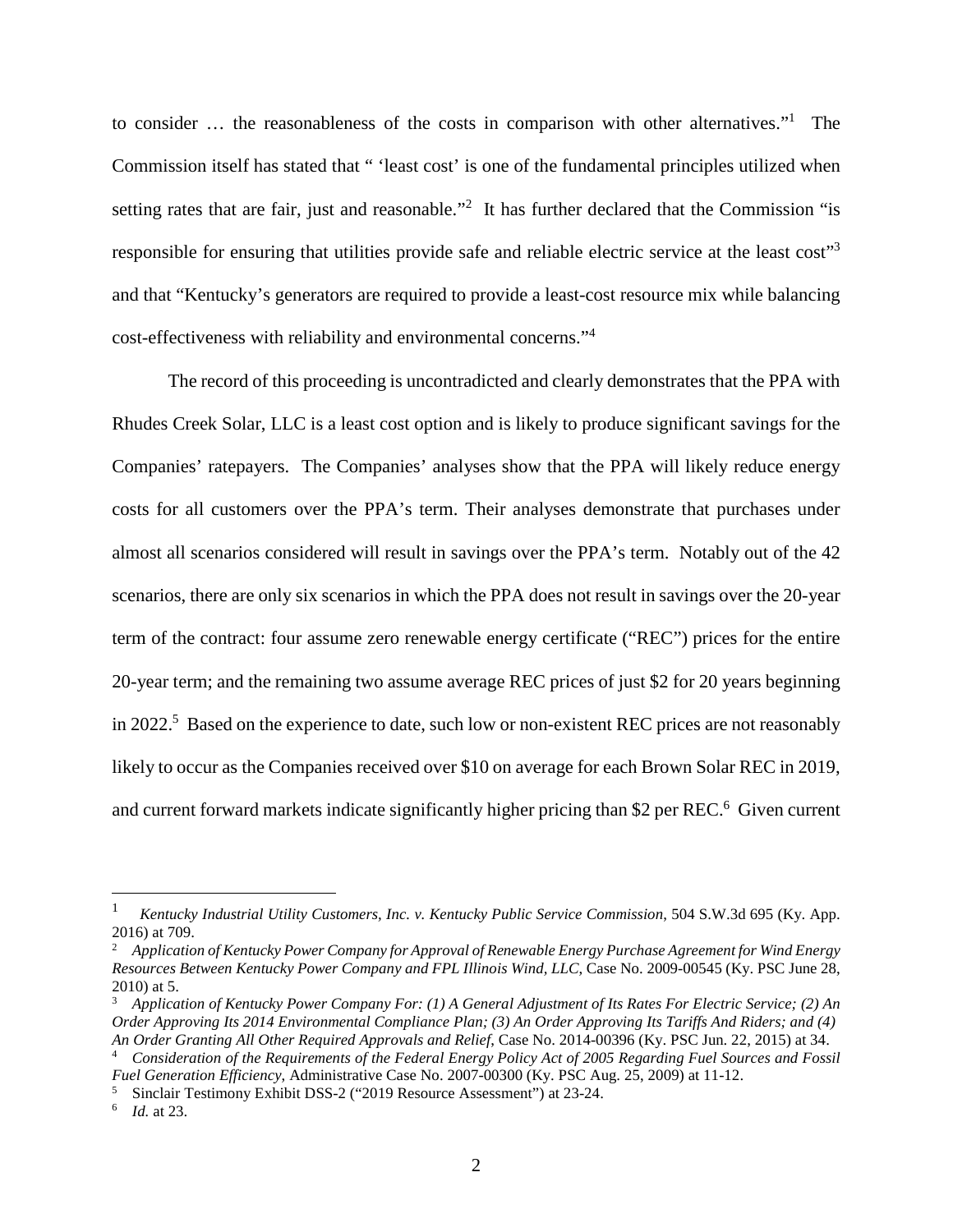market conditions, it is only reasonable to expect that the six scenarios in which the PPA and related REC revenues might slightly increase net present value for revenue requirements ("NPVRR"), on the whole, are less likely than the 42 scenarios in which PPA and related REC revenues would decrease NPVRR. Even under the worst-case scenario, the increase in the Companies' annual fuel cost was insignificant when compared to the Companies' overall fuel and purchased power costs.

The Response's assertion that the Companies must guarantee with absolute certainty that savings will result from the PPA, or any fuel or power procurement decision, is unrealistic. To counsel's knowledge and based on counsel's research, no regulatory commission imposes such a standard. Generally, a utility's fuel and power procurement decision-making must be prudent and reasonable. It must reflect the skill and knowledge of an expert or specialist in the appropriate trade or profession and must be viewed under the circumstances existing at the time of the decision with the goal of achieving the least costly result.<sup>7</sup> No person or entity, governmental or nongovernmental, possesses a crystal ball that enables it to predict future events with 100 percent accuracy and thus eliminate all risk to the public. As current events clearly show, every business decision contains an element of risk as no one can reasonably predict a natural disaster, terrorist attack or pandemic, the stock market and the effects of such events on the economy and financial markets.

<sup>7</sup> *An Investigation into the Fuel Procurement Practices of Kentucky Utilities Company*, Case No. 9631 at 5 (Ky. PSC Oct. 31, 1989); *Big Rivers Electric Corporation, et al. vs. Public Service Commission, et al.*, Franklin Circuit Court Case No. 94-CI-01184 (Oct. 20, 1995) ("Basically, the prudence doctrine dictates that if the utility prudently incurs a cost, then that cost is recoverable from ratepayers even if the investment decision does not turn out to be a wise or good one. On the other hand, if the utility imprudently incurs a cost, then those costs may not be passed on to the ratepayers"). *Duquesne Light Co. v. Barasch*, 488 U.S. 299, 309 (1989); *See also Association of Businesses Advocating Tariff Equity v. Public Serv. Comm'n*, 527 N.W.2d 533, 539 (Mich. App. 1994)("As described in Duquesne, under the prudent investment test a utility is compensated for prudent investments at their actual cost when made, regardless of whether the investments proved to be necessary or beneficial in hindsight.").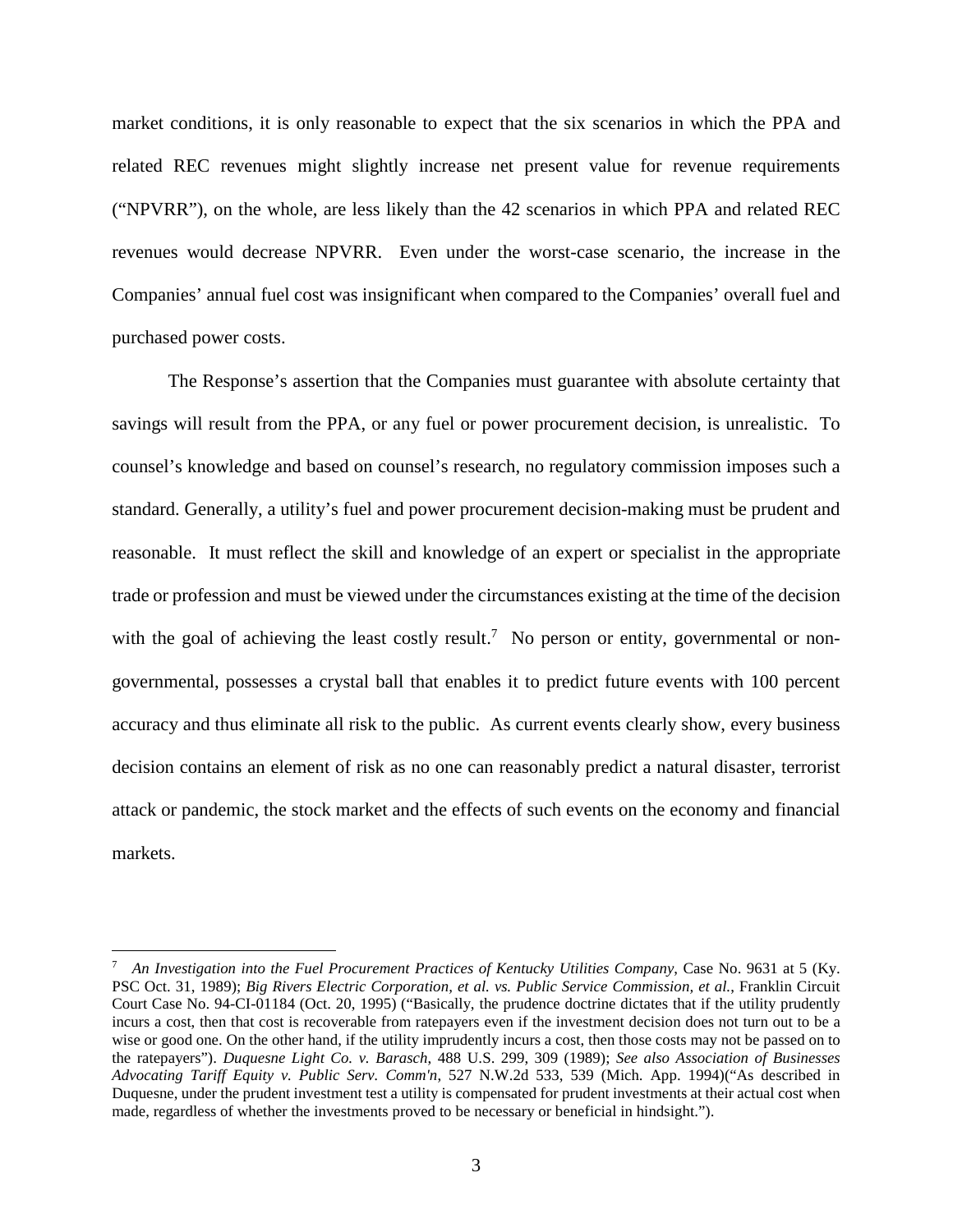To the extent that ratepayers require additional protection against financial risk, the Companies in their Petition for Reconsideration and Clarification have proposed that such protection already exists with the application of the Commission's "highest cost unit calculation" approach to energy purchases made pursuant to the PPA. This methodology is a tried and tested methodology that protects ratepayers from any unreasonable purchased power costs. The Attorney General's Response does not address this issue.

Given the nature of the proposed PPA, the Response's demand that ratepayers be immunized from all financial risk is asymmetrical and result-oriented. The Companies and their shareholders receive *no* monetary benefit from the proposed transaction. All savings in the form of lower fuel and purchased power costs (and REC sale proceeds) are promptly passed through the Companies' fuel adjustment clauses to the Companies' ratepayers. The Response contends however that all benefits from the transaction, i.e., lower energy costs, be passed on to ratepayers without ratepayers bearing any of the transaction's limited and immaterial risks. The Response's argument is contrary to longstanding Commission precedent that a utility should be compensated for its business risk by earning an appropriate return.<sup>8</sup>

Notwithstanding its undue emphasis on ratepayer risk, the Response ignores the risks to ratepayers from the Commission's mandated revisions to the retail purchase agreements that will likely impede the Commonwealth's economic development. As more fully detailed in the Companies' Petition for Reconsideration and Clarification, the Order's mandated revisions are likely to discourage two responsible and strategically-important corporate citizens of this Commonwealth from expanding operations in Kentucky and thus strengthening Kentucky's

<sup>8</sup> *See, e.g., General Adjustment of Electric Rates of Kentucky Utilities Company*, Case No. 8177 (Ky. PSC Sept. 11, 1981 (noting that any shift in risk between utility shareholders and utility ratepayers requires a corresponding change in the return on equity) at 21.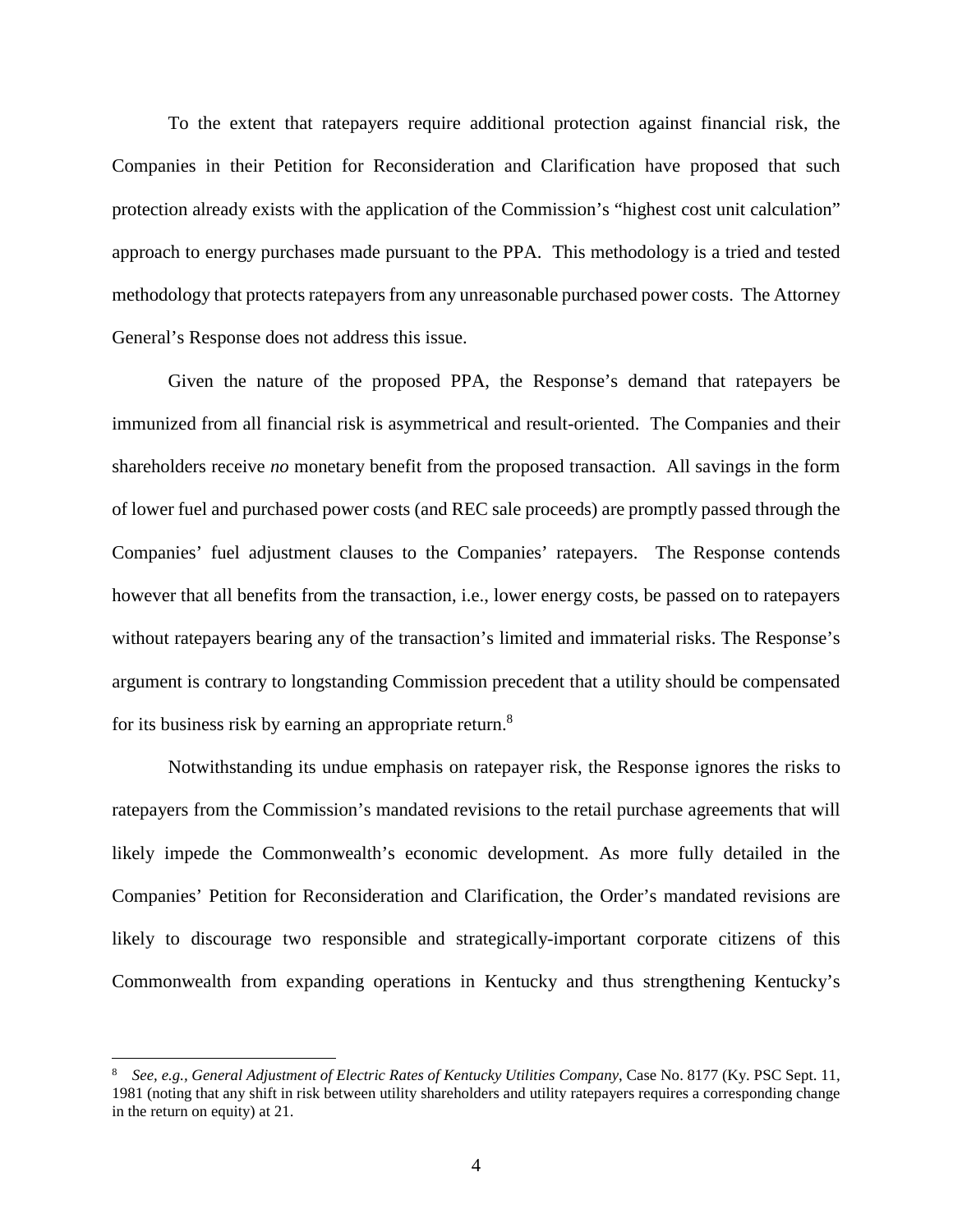economy. The Order sends the wrong message to the business community inside and out of Kentucky and will discourage businesses that want to operate their facilities efficiently to compete in the world economy, minimize their peak consumption, efficiently use their energy and pay their share of the cost of utility service from locating their operations in Kentucky. The Order will limit load growth that would benefit the Companies' customers by increasing demand-charge revenues which recover more fixed costs and may have the unintended effect of placing a greater share of those costs on remaining ratepayers.

In conclusion, the PPA will allow the Companies to reduce their fuel and purchase power costs and will likely produce substantial savings for all ratepayers. The Companies' decision to enter the PPA is reasonable and prudent and is consistent with their statutory obligations to furnish adequate, efficient and reasonable service at fair, just and reasonable rates.<sup>9</sup> Moreover, their decision is consistent with longstanding Commission precedent regarding the allocation of the financial risks and benefits of fuel procurement and purchase power agreements between utilities and their ratepayers.

<sup>9</sup> KRS 278.030.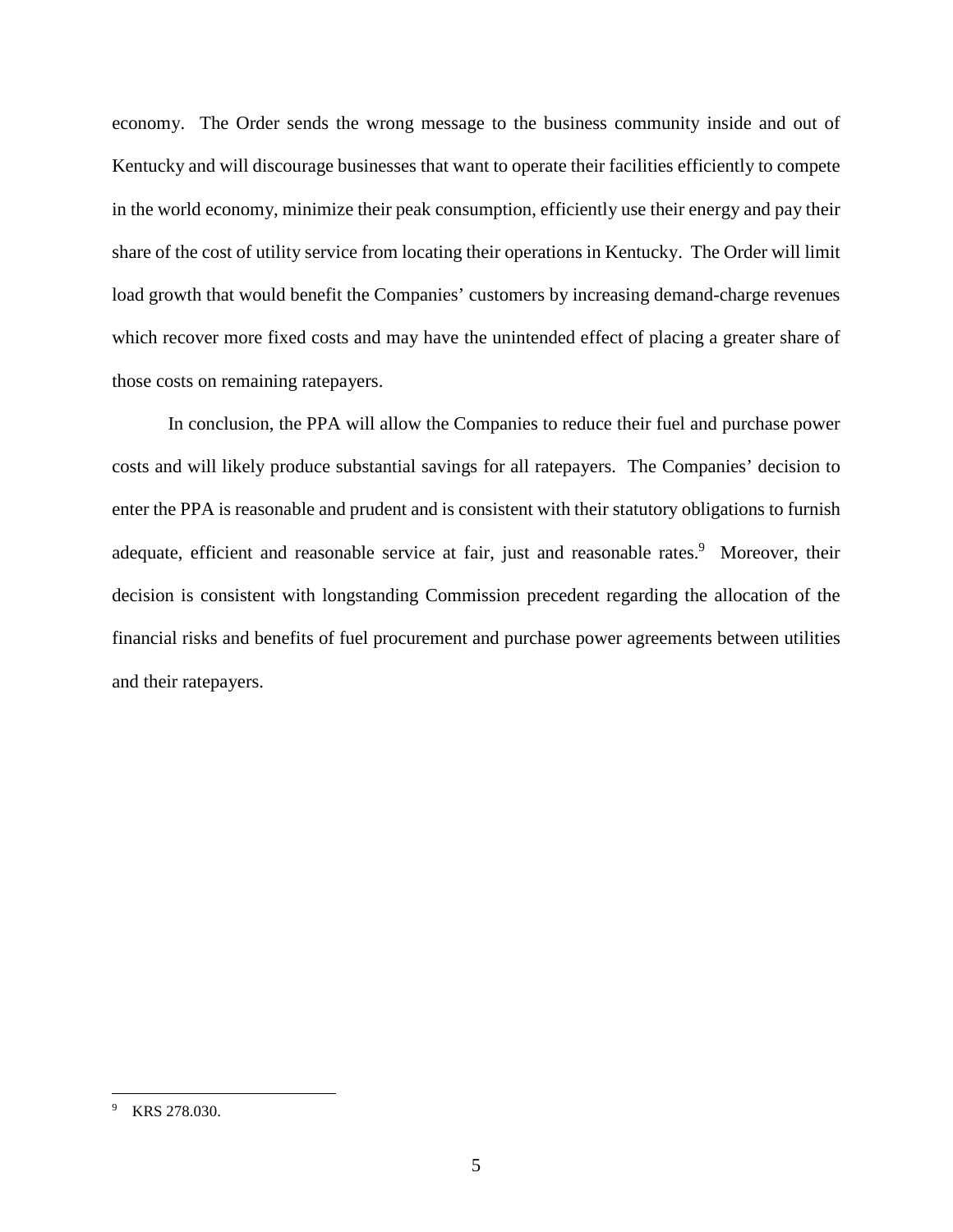Dated: June 10, 2020 Respectfully submitted,

Kendrick R. Riggs Stoll Keenon Ogden PLLC 500 W. Jefferson Street, Suite 2000 Louisville, KY 40202-2828 Telephone: (502) 333-6000 kendrick.riggs@skofirm.com

Allyson K. Sturgeon Managing Senior Counsel Regulatory and Transactions Sara V. Judd Senior Corporate Attorney LG&E and KU Services Company 220 W. Main Street Louisville, KY 40202 Telephone: (502) 627-2088 allyson.sturgeon@lge-ku.com

*Counsel for Kentucky Utilities Company and Louisville Gas and Electric Company*